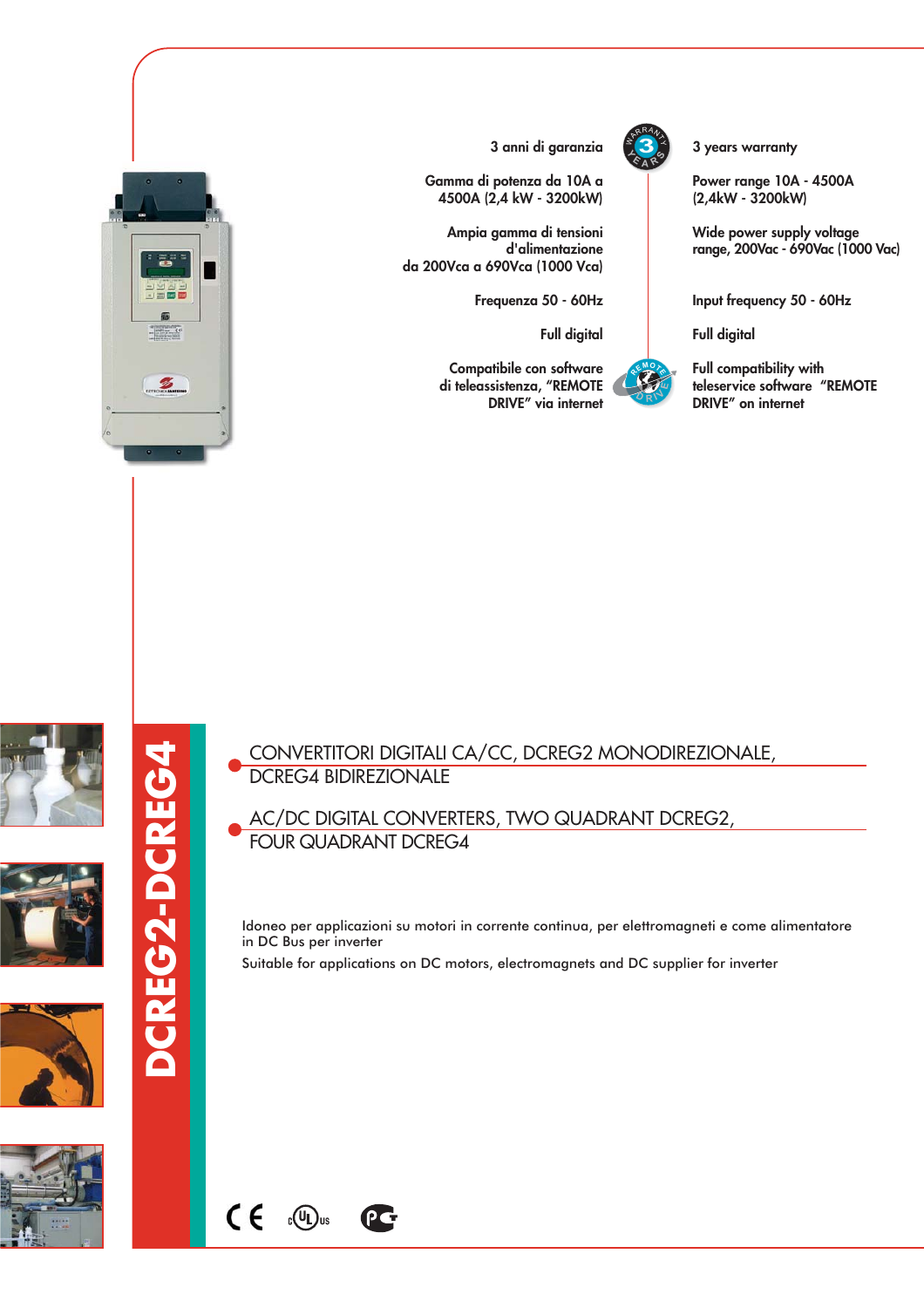## **CARATTERISTICHE TECNICHE**

Autotaratura di corrente e velocità (Riduce possibilità di errori e i tempi di installazione) Autotaratura di campo (Riduce possibilità di errori e i tempi di installazione) Deflussatore integrato (per funzionamento a coppia o potenza costante) Economy (riduce la corrente di campo quando il motore è fermo) Boost di campo (aumenta la coppia del motore alla partenza) Controllo predittivo (aumenta la risposta dinamica del motore) Tester multifunzione integrato Multirampe di velocità Rampe a "S" Doppio anello di velocità con adattamento automatico Retroazione da armatura da dinamo tachimetrica e da encoder Commutazione automatica della retroazione in armatura in caso di rottura dinamo/encoder (maggiore sicurezza di funzionamento motore) Controllo del limite di corrente a gradino o iperbolico 7 livelli di velocità Comandi di JOG Autoreset allarmi (continuità di funzionamento) Potenziometro digitale integrato Timer su uscite digitali Controllo locale da tastiera Insensibilità senso ciclico (semplifica il collegamento all'impianto) Alimentazioni indipendenti tra controllo e potenza 8 ingressi digitali programmabili 4 ingressi analogici programmabili 0-±10Vdc, 0(4)-20mA Doppio ingresso encoder Ingresso dinamo tachimetrica 5 uscite configurabili a relè Tensioni ausiliarie 24Vdc, ±10Vdc, 5Vdc 1 uscita analogica di velocita ±10Vdc 1 uscita analogica di corrente ±10Vdc 2 uscite analogiche configurabili 0-±10Vdc, 0(4)-20mA Conforme alla norma EMC EN61800-3 ed. 2

#### **OPZIONI**

Software "Remote Drive" Tastiera di programmazione Kit remotizzazione tastiera (5 metri) Interfaccia RS232/485 MODBUS RTU 115,2kbps Profibus DP 12mbps - CanBus - Device Net ecc. Kit protezione IP20 Induttanze di ingresso Kit montaggio passante Fusibili extra rapidi Unità Clamping CU400 per elettromagneti

### **TECHNICAL FEATURES**

Self-calibration of current and speed (Reduce possibility of error and installation time) Self-calibration of field (Reduces possibility of error and installation time) Internal field converter (for operation in constant torque or power) Field economy (reduce the field current when motor is stopped) Field boost (increase torque on motor start) Predictive control (increase the dynamic response of the motor) Integrated multimeter Speed multiramps "S" ramps Double speed ring with automatic adaptation Feedback from tachometric dynamo, from encoder and armature Automatic switching of the feedback in armature in the event of breakdown of dynamo/encoder (higher safety operation) Control of the current limit in steps or hyperbolic 7 levels of speed JOG commands Auto-reset alarms Integrated digital potentiometer Timer on digital outputs Local control from keyboard Insensitivity to phase-rotation ( for easy connection) Independent supplies to control and power 8 programmable inputs 4 programmable analog inputs 0-±10Vdc, 0(4)-20mA Double encoder input Tacho input 5 programmable relay outputs Auxiliary 24Vdc, ±10Vdc, 5 Vdc 1 analog speed output ±10Vdc 1 analog current output ±10Vdc 2 programmable analog ouputs 0-±10Vdc, 0(4)-20mA

EMC compliant with EN 61800-3 2nd ed.

#### **OPTIONS**

"Remote Drive" software Keyboard Kit remote keyboard operation (5 metres) RS232/485 interface MODBUS RTU 115,2kbps Profibus DP 12mbps - CanBus - Device Net etc. IP 20 kit protection degree Input chokes Kit for heatsink segregation Fast fuses CU400 Clamping unit for electromagnets



# ELETTRONICA**SANTERNO**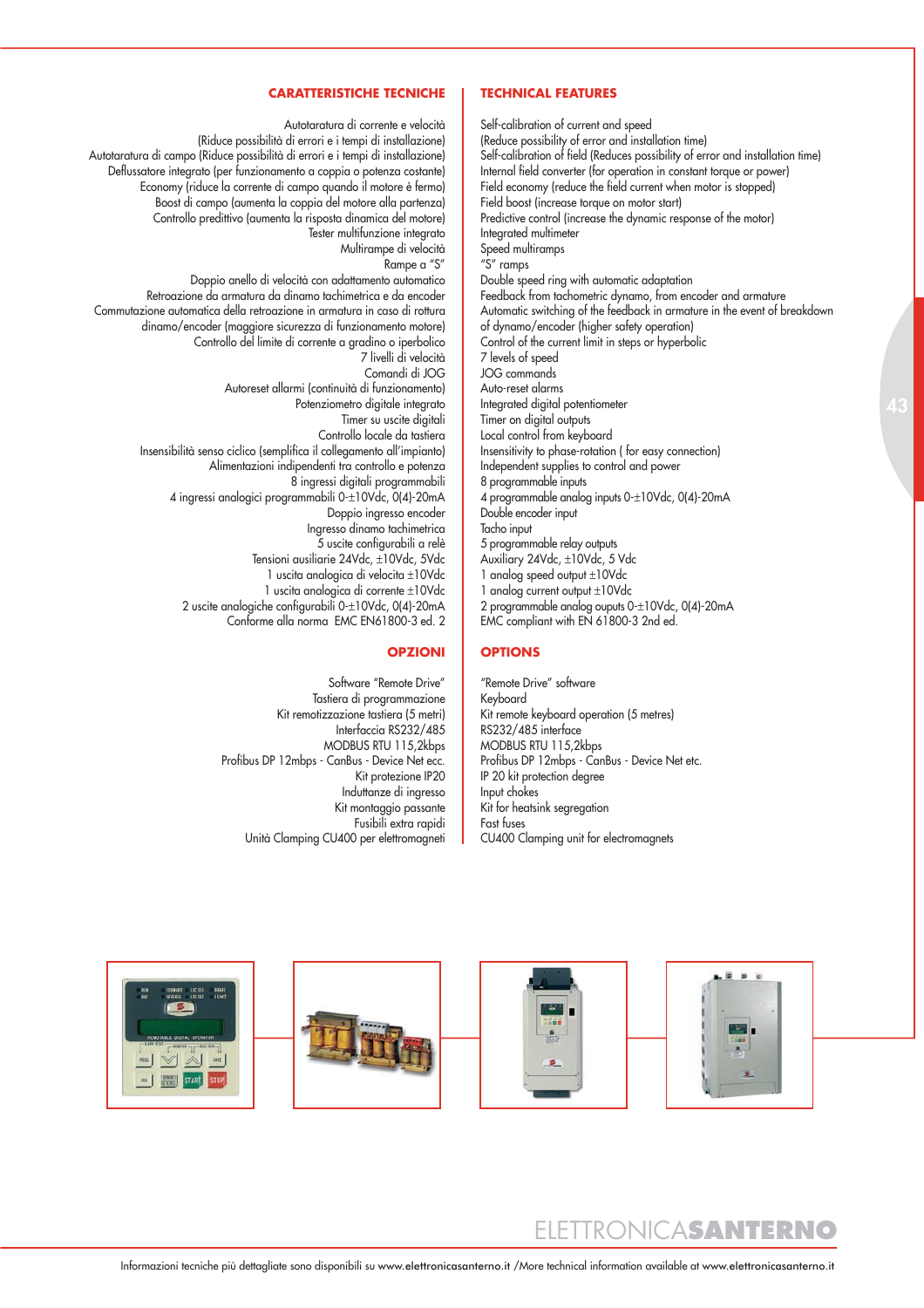

**DCREG2-DCREG4**

**DCREG2-DCREG4** 





| *Grandezza/*Size | *Modello/*Model                                          | amatura/*Armature rated current<br>*Corrente nominale                             | Sovraccarico/Overload                                                                      | *Armature output Voltage<br>*Uscita tensione armatura,        | Corrente nominale campo/<br>Field rated current | Uscita tensione campo/<br>Field output voltage | Fusibili extrarapidi lato AC/<br>AC Fast fuses | Fusibili extrarapidi lato DC/<br>DC Fast fuses | *Dimensions (WxDxH)<br>*Dimensioni (LxPxH)/ | *Pesi/*Weight |
|------------------|----------------------------------------------------------|-----------------------------------------------------------------------------------|--------------------------------------------------------------------------------------------|---------------------------------------------------------------|-------------------------------------------------|------------------------------------------------|------------------------------------------------|------------------------------------------------|---------------------------------------------|---------------|
|                  |                                                          | A                                                                                 | $\%$                                                                                       | Vdc<br>Vdc<br>A<br>A<br>Α                                     |                                                 |                                                | mm                                             | kg                                             |                                             |               |
|                  | <b>DCREG2.10</b>                                         | 10                                                                                |                                                                                            |                                                               |                                                 |                                                | 35-40A                                         | 35-40A                                         |                                             | 13            |
|                  | <b>DCREG4.10</b>                                         |                                                                                   |                                                                                            |                                                               |                                                 |                                                | 00T/80                                         | 00T/80                                         |                                             |               |
|                  | <b>DCREG2.20</b>                                         | 20                                                                                |                                                                                            |                                                               |                                                 |                                                | 35-40A                                         | 35-40A                                         |                                             |               |
|                  | <b>DCREG4.20</b>                                         |                                                                                   |                                                                                            |                                                               |                                                 |                                                | 00T/80                                         | 00T/80                                         |                                             |               |
|                  | <b>DCREG2.40</b>                                         | 40                                                                                |                                                                                            |                                                               | 5                                               |                                                | 35-40A                                         | 50A                                            |                                             |               |
|                  | <b>DCREG4.40</b>                                         |                                                                                   |                                                                                            |                                                               |                                                 |                                                | 00T/80                                         | 00T/80                                         |                                             |               |
|                  | <b>DCREG2.70</b>                                         | 70                                                                                |                                                                                            |                                                               |                                                 |                                                | 63A                                            | 100A                                           |                                             | 14            |
|                  | <b>DCREG4.70</b>                                         |                                                                                   |                                                                                            |                                                               |                                                 |                                                | 00T/80                                         | 00T/80                                         |                                             |               |
| 1                | <b>DCREG2.100</b>                                        | 100                                                                               |                                                                                            |                                                               |                                                 |                                                | 100A                                           | 125A                                           | 214x264x440                                 |               |
|                  | <b>DCREG4.100</b>                                        |                                                                                   |                                                                                            |                                                               |                                                 |                                                | 00T/80                                         | 00T/80                                         |                                             |               |
|                  | <b>DCREG2.150</b>                                        | 150                                                                               |                                                                                            |                                                               |                                                 |                                                | 160A                                           | 200A                                           |                                             | 15            |
|                  | <b>DCREG4.150</b>                                        |                                                                                   | 150%                                                                                       |                                                               |                                                 |                                                | 00T/80                                         | 00T/80                                         |                                             |               |
|                  | <b>DCREG2.180</b>                                        | 180                                                                               |                                                                                            |                                                               | 15<br>35                                        |                                                | 200A                                           | 250A                                           |                                             |               |
|                  | <b>DCREG4.180</b>                                        |                                                                                   |                                                                                            |                                                               |                                                 | 425max (500Vac input)                          | 00T/80                                         | 00T/80                                         |                                             |               |
|                  | <b>DCREG2.250</b>                                        | 250                                                                               |                                                                                            | DCREG2: 600max (500Vac input) - DCREG4: 520max (500Vac input) |                                                 |                                                | 250A                                           | 315A                                           |                                             | 18            |
|                  | <b>DCREG4.250</b>                                        | 350                                                                               |                                                                                            |                                                               |                                                 |                                                | 00T/80                                         | 00T/80                                         |                                             | 19            |
|                  | <b>DCREG2.350</b>                                        |                                                                                   |                                                                                            |                                                               |                                                 |                                                | 315A<br>00T/80                                 | 375-400A<br>00T/80                             |                                             | 18            |
|                  | <b>DCREG4.350</b>                                        |                                                                                   |                                                                                            |                                                               |                                                 |                                                |                                                |                                                |                                             | 19            |
|                  | <b>DCREG2.410</b>                                        | 410                                                                               |                                                                                            |                                                               |                                                 |                                                | 450A<br>2T/80                                  | 550A<br>2T/80                                  |                                             | 38            |
|                  | <b>DCREG4.410</b>                                        |                                                                                   |                                                                                            |                                                               |                                                 |                                                |                                                |                                                | 333x360x596                                 | 40<br>45      |
|                  | <b>DCREG2.500</b>                                        | 500                                                                               |                                                                                            |                                                               |                                                 |                                                | 550A<br>2T/80                                  | 700A<br>2T/80                                  |                                             | 48            |
| $\overline{2}$   | <b>DCREG4.500</b><br><b>DCREG2.600</b>                   |                                                                                   |                                                                                            |                                                               |                                                 |                                                |                                                |                                                |                                             | 45            |
|                  | <b>DCREG4.600</b>                                        | 600                                                                               |                                                                                            |                                                               |                                                 |                                                | 550A<br>2T/80                                  | 700A<br>2T/80                                  |                                             | 48            |
|                  | <b>DCREG2.900</b>                                        | 900<br>1200                                                                       |                                                                                            |                                                               |                                                 |                                                |                                                |                                                |                                             | 45            |
|                  | <b>DCREG4.900</b>                                        |                                                                                   |                                                                                            |                                                               |                                                 |                                                | 1000A<br>3T/80                                 | 1000A<br>3T/80                                 |                                             | 48            |
|                  |                                                          |                                                                                   |                                                                                            |                                                               |                                                 |                                                |                                                |                                                |                                             | 51            |
| 2A               | <b>DCREG2.1200</b><br><b>DCREG4.1200</b>                 |                                                                                   |                                                                                            |                                                               |                                                 |                                                | 1250A<br>3T/80                                 | 1250A<br>3T/80                                 | 333x453x685                                 | 54            |
|                  | <b>DCREG4.1400S</b>                                      | 1400                                                                              |                                                                                            |                                                               |                                                 |                                                |                                                |                                                | 500x275x860<br>(Size F)**                   | 84            |
|                  |                                                          | <b>DCREG2.1600S</b><br>1600<br><b>DCREG4.1600S</b><br><b>DCREG2.1800S</b><br>1800 |                                                                                            |                                                               |                                                 |                                                |                                                |                                                | 500x275x860<br>(Size A)**                   | 79            |
|                  |                                                          |                                                                                   |                                                                                            |                                                               |                                                 |                                                |                                                |                                                | 500x375x1410<br>(Size G)**                  | 159           |
|                  |                                                          |                                                                                   |                                                                                            |                                                               |                                                 |                                                |                                                |                                                | 500x275x860<br>(Size A)**                   | 79            |
|                  | <b>DCREG4.1800S</b>                                      |                                                                                   |                                                                                            |                                                               |                                                 |                                                |                                                | on borad<br>Inclusi a bordo / Included         | 500x375x1410<br>(Size G)**                  | 159           |
|                  | <b>DCREG2.2000S</b>                                      | 2000                                                                              |                                                                                            |                                                               |                                                 |                                                | on borad                                       |                                                | 500x275x860 (Size A)**                      | 79            |
|                  | <b>DCREG4.2000S</b>                                      |                                                                                   | perature $<$ 40°C                                                                          |                                                               |                                                 |                                                |                                                |                                                | 500x375x1410 (Size G)**                     | 159           |
|                  | <b>DCREG2.2300S</b>                                      | 2300<br><b>DCREG4.2300S</b>                                                       | 125% (150% Overload con temperatura dissipatore < 40°C/<br>50% Overload with heatsink teme |                                                               |                                                 |                                                | Inclusi a bordo / Included                     |                                                | 620x360x884 (Size B)**                      | 124           |
|                  |                                                          |                                                                                   |                                                                                            |                                                               |                                                 |                                                |                                                |                                                | 620x495x1434 (Size H)**                     | 229           |
|                  | MODULARE.S<br><b>DCREG2.2500S</b><br><b>DCREG4.2500S</b> | 2500                                                                              |                                                                                            |                                                               | 35                                              |                                                |                                                |                                                | 620x360x884 (Size B)**                      | 124           |
|                  |                                                          |                                                                                   |                                                                                            |                                                               |                                                 |                                                |                                                |                                                | 620x495x1434 (Size H)**                     | 229           |
|                  | <b>DCREG2.2700S</b>                                      |                                                                                   |                                                                                            |                                                               |                                                 |                                                |                                                |                                                | 712x395x945 (Size C)**                      | 164           |
|                  | <b>DCREG4.2700S</b>                                      | 2700                                                                              |                                                                                            |                                                               |                                                 |                                                |                                                |                                                | 712x495x1505 (Size I)**                     | 289           |
|                  | <b>DCREG2.3000S</b>                                      |                                                                                   |                                                                                            |                                                               |                                                 |                                                |                                                |                                                | 712x395x945 (Size C)**                      | 164           |
|                  | <b>DCREG4.3000S</b>                                      | 3000                                                                              |                                                                                            |                                                               |                                                 |                                                |                                                |                                                | 712x495x1505 (Size I)**                     | 289           |
|                  | <b>DCREG2.3500S</b>                                      | 3500                                                                              |                                                                                            |                                                               |                                                 |                                                |                                                |                                                | 784x415x1110 (Size D)**                     | 206           |
|                  | <b>DCREG4.3500S</b>                                      |                                                                                   |                                                                                            |                                                               |                                                 |                                                |                                                |                                                | 784x460x1790 (Size J)**                     | 331           |
|                  | <b>DCREG2.4500S</b>                                      | 4500                                                                              |                                                                                            |                                                               |                                                 |                                                |                                                |                                                | 968x482x1250 (Size E)**                     | 319           |
|                  | <b>DCREG4.4500S</b>                                      |                                                                                   |                                                                                            |                                                               |                                                 |                                                |                                                |                                                | 988x543x2070 (Size K)**                     | 624           |

DCREG2-DCREG4 tensioni d'alimentazione fino a 500Vca<sup>1)</sup> / Power supply up to 500 Vac

1) La serie DCREG è disponibile in differenti range di tensione d'alimentazione: 440Vca - 500Vca - 600Vca - 690Vca (fino a 1000Vca su richiesta) /DCREG series

is available in different range of power supply: 440Vac - 500Vac - 600Vac - 690Vac (on request up to 1000 Vac)<br>\* Corrente nominale, dimensione e pesi possono cambiare in funzione della tensione di alimentazione. / Rated cu

function of the power power supply.<br>\*\* Nel DCREG MODULARE.S, alle dimesioni indicate va aggiunta l'unità di controllo 214x265x440 (LxPxA) / DCREG MODULARE.S, at the shown dimensins must<br>be added the control unit 214x265x44